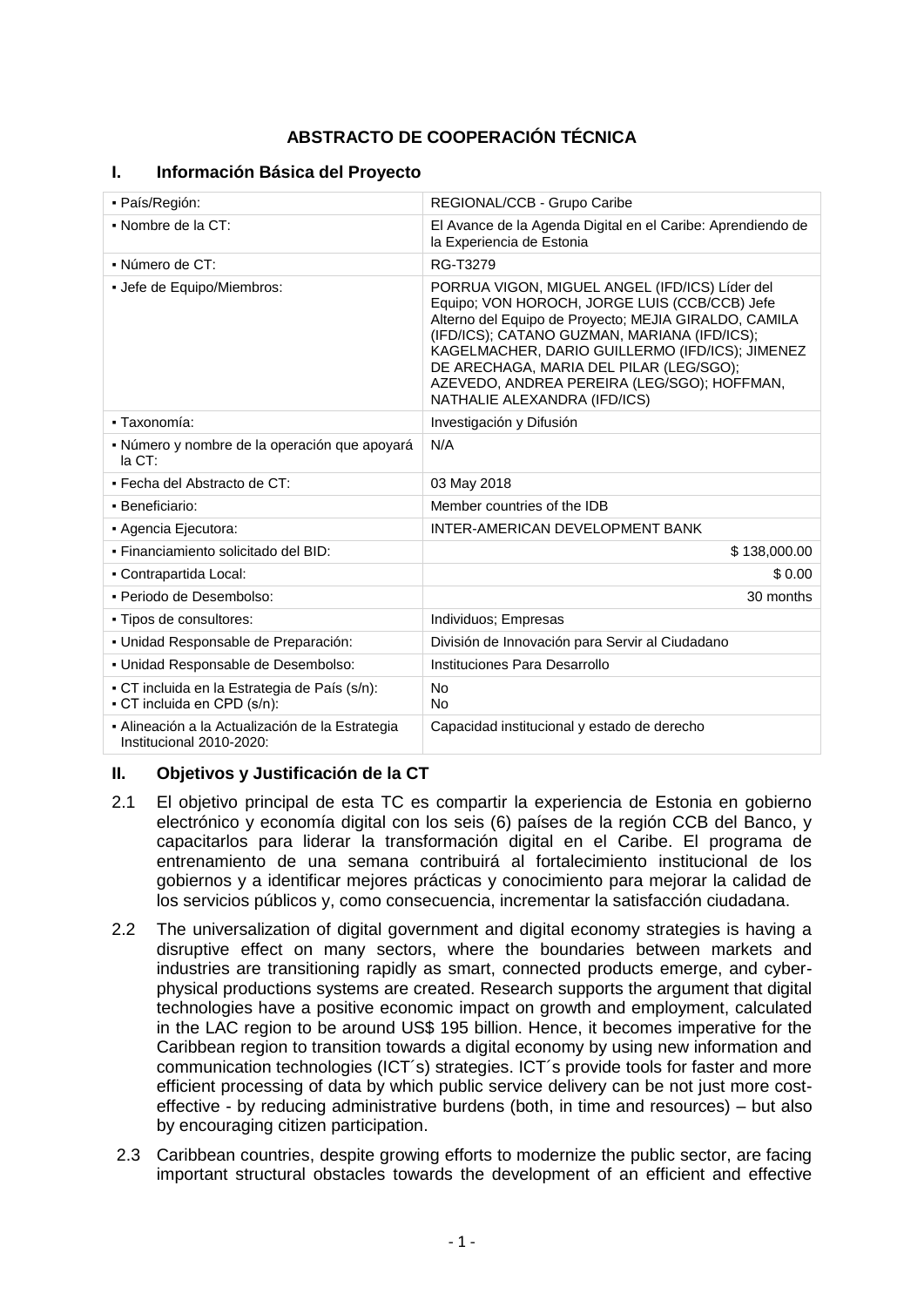public service delivery system. Although there has been an improvement in their digital government capabilities, the fact is that the gap with the rest of the world is becoming more evident. By slowly adopting ICT´s, Caribbean countries are missing the opportunity to become more efficient and effective public service providers. A study by the Economic Commission for Latin America and the Caribbean (ECLAC) states that small-island developing states of the Caribbean face difficulties in implementing egovernment services, basically due to the lack of a "comprehensive framework, encompassing a common set of government-wide standards, protocols, and processes to be followed by the entire public sector". This scenario demands a quick response to provide the Caribbean region with cutting-edge knowledge on digital government.

- 2.4 A growing interest in cutting-edge knowledge regarding international best practices and innovative solutions for the development of a digital government in the region, particularly focused on the 21-century future on digital societies, citizen¬-centered government, and cost-effective solutions. Therefore, during the 7th Annual Caribbean Governors Meeting in Jamaica, Caribbean countries expressed a strong interest in further exploring the Estonian experience on digital economy and their know-how. This technical cooperation tackles this particular need identified by Caribbean countries. Estonia has managed to be a role model in the use of ICT´s to bolster government effectiveness and efficiency towards a redefinition of citizen-state relations. In a short period of time, Estonia has achieved to be considered among the world most developed countries in the use and implementation of digital government, digital technology, and digital economy. Barclays Digital Development Index ranked Estonia 1st as the more developed country in the world on digital development in 2016.
- 2.5 The Republic of Estonia under the project "Digital Agenda 2020" pursues an ambitious goal by not just merely promoting ICT´s in daily life and business, but also as a mechanism to improve economic competitiveness, the well-being of people and the efficiency of the Estonian public administration. This has transformed Estonia as one of the world´s most developed digital societies, and one of the champions in the online provision of public services.

## **III. Descripción de las Actividades y Resultados**

3.1 Component 1 – Design and implementation of an Executive Training for Caribbean policymakers and managers; The goal of this component is to provide knowledge exchange and learning opportunities through an Executive Training Program in Estonia for two (2) policymakers and managers from six (6) Caribbean countries for one (1) week. The aim of this component is to engage Caribbean countries in dialogue with their Estonian counterparts, to share experiences, perform study visits to digital government experiences, and to exchange the different programs and strategies that their countries are implementing. By participating in these activities, Caribbean policymakers will be able to learn how to apply best practices and knowledge to their specific countries as well as to acquire a clear picture of the Estonian experience on implementing a digital government strategy. During g the activity, with the aim of facilitating the understanding of the current situation of digital government in the Caribbean region, there will be an open discussion with Estonian officials and experts on the following topics; i) assessment of the current digital government strategy and development; ii) institutional, legal, infrastructure, and human resources capabilities; iii) digital government plans and policies to be executed; iv) main challenges and opportunities for the implementation of a digital government agenda. In preparation of the Executive Training, Caribbean representatives will be provided with a knowledge document on best practices and key challenges that must overcome to implement a successful e-government strategy. This document will support their engagement and give a basic roadmap of the main characteristics and features of the Estonian experience on e-government.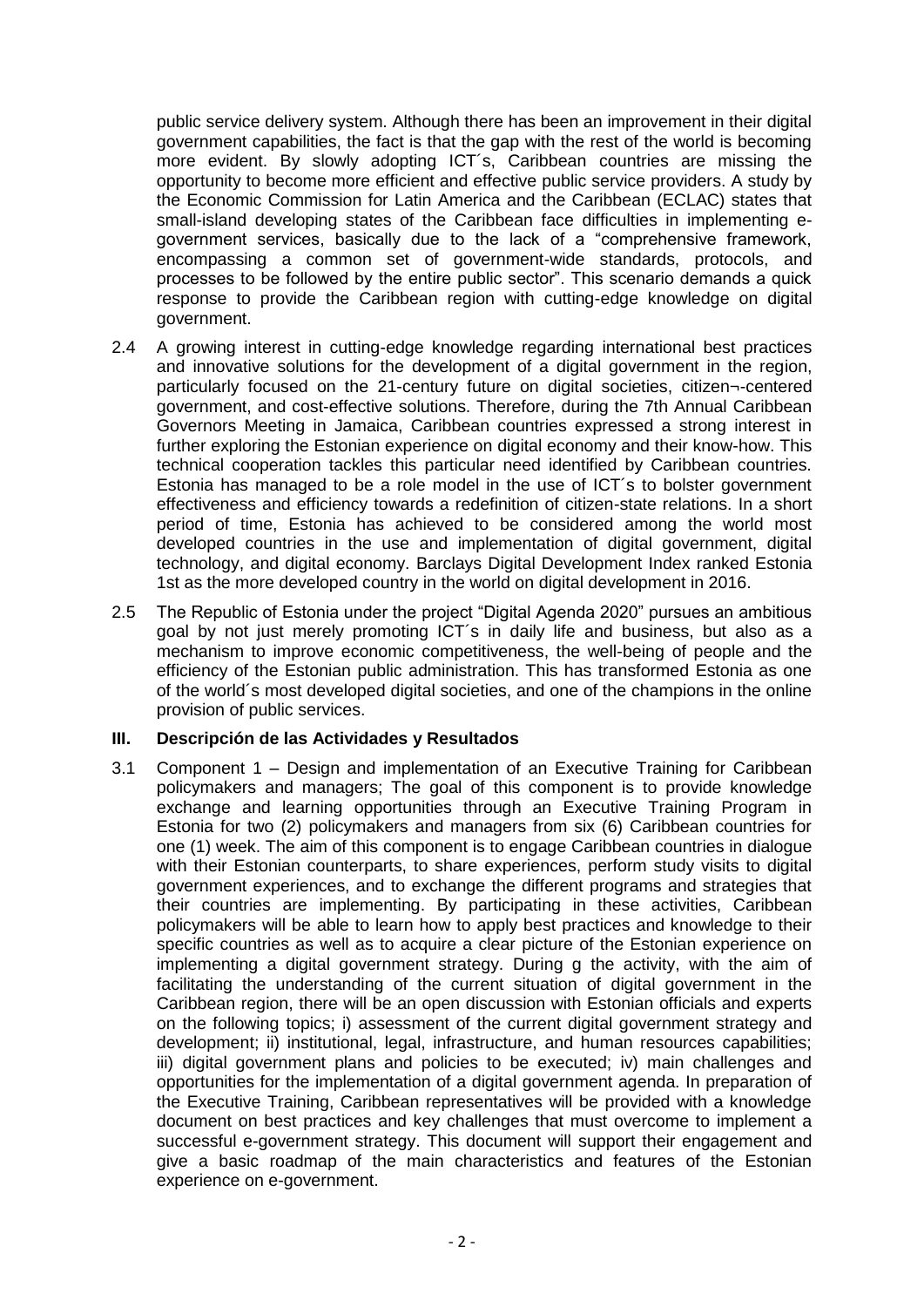- 3.2 Component 2 Follow-up Technical support on the applicability of the Estonian Egovernment experience in Caribbean countries; After the Executive Training Program, based on the experiences, obstacles, and opportunities identified for Caribbean countries, a technical support follow-up should be developed and prepare an action plan for the six identified countries on how to move towards a digital government. Based on the Caribbean policymaker's presentations and the experience of Estonia on the matter, the deliverable must consider which policy developments should be implemented in each case. This will be implemented in coordination with the six Caribbean countries and based on their particular needs.
- 3.3 **Componente I: Component 1 – Design and implementation of an Executive Training for Caribbean policymakers and managers; . The goal of this component** is to provide knowledge exchange and learning opportunities through an Executive Training Program in Estonia for two (2) policymakers and managers from six (6) Caribbean countries for one (1) week.
- 3.4 **Componente II: Component 2 – Follow-up Technical support on the applicability of the Estonian E-government experience in Caribbean countries.** After the Executive Training Program, based on the experiences, obstacles, and opportunities identified for Caribbean countries, a technical support follow-up should be developed and prepare an action plan for the six identified countries on how to move towards a digital government.
- **IV. Presupuesto**

#### **Presupuesto Indicativo**

| <b>Actividad/Componente</b>                                                                                                                  | <b>BID/Financiamiento por</b><br>Fondo | <b>Contrapartida Local</b> | <b>Financiamiento Total</b> |
|----------------------------------------------------------------------------------------------------------------------------------------------|----------------------------------------|----------------------------|-----------------------------|
| Component 1 - Design<br>and implementation of an<br><b>Executive Training for</b><br>Caribbean policymakers<br>and managers;                 | \$103,000.00                           | \$0.00                     | \$103,000.00                |
| Component 2 - Follow-up<br>Technical support on the<br>applicability of the<br>Estonian E-government<br>experience in Caribbean<br>countries | \$35,000,00                            | \$0.00                     | \$35,000.00                 |

## **V. Agencia Ejecutora y Estructura de Ejecución**

- 5.1 The executing agency for this TC will be the IDB, under responsibility of IFD/ICS
- 5.2 For several years, the Bank has partnered with governments in the region on their challenge to improve service delivery through innovative public management. While interventions have encompassed many sectors, IFD/ICS has been the unit responsible for the management aspects of these interventions. Due to the focus of this TC on the Estonian experience, the Bank will work in close coordination with the Ministry of Economic Affairs and Communications, and the Estonian E-Governance Academy (EGA) further strengthening institutional collaboration and exchange between this country and the LAC region. The Bank will contract all the consultancies in accordance with the policies and procedures of the Bank applicable to TCs.

## **VI. Riesgos Importantes**

6.1 The TC is expected to face the risk of low levels of participation of key policy makers in charge of implementing digital economy strategies in their countries. The risk will be mitigated by having frequent dialogue with policymakers through the IDB´s Country